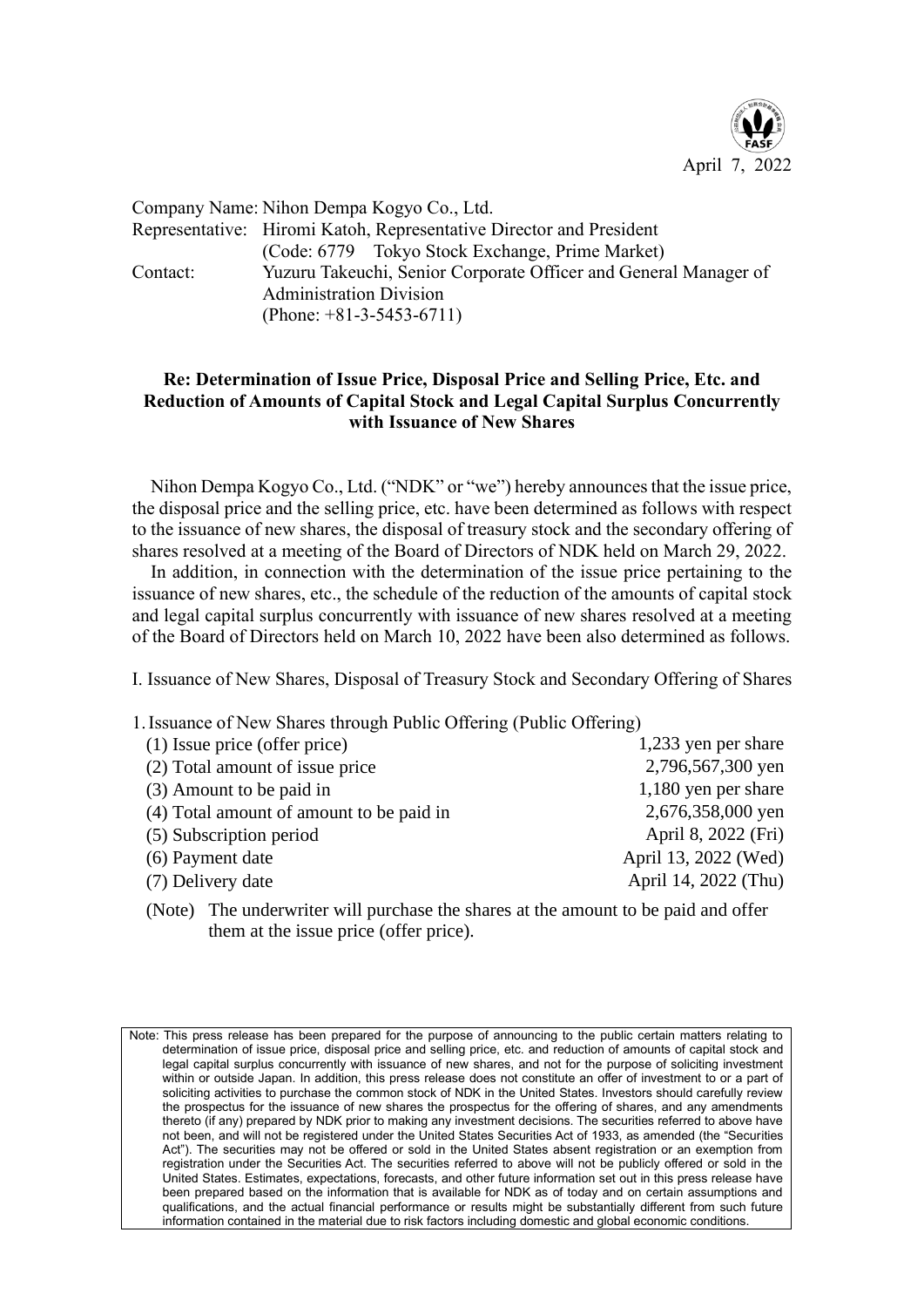2.Disposal of Treasury Stock through Public Offering (Public Offering)

| (1) Disposal price (offer price)         | 1,233 yen per share  |
|------------------------------------------|----------------------|
| (2) Total amount of disposal price       | 1,397,852,100 yen    |
| (3) Amount to be paid in                 | 1,180 yen per share  |
| (4) Total amount of amount to be paid in | 1,337,766,000 yen    |
| (5) Subscription period                  | April 8, 2022 (Fri)  |
| (6) Payment date                         | April 13, 2022 (Wed) |
| (7) Delivery date                        | April 14, 2022 (Thu) |
|                                          |                      |

(Note) The underwriter will purchase the shares at the amount to be paid and offer them at the disposal price (offer price).

3.Secondary Offering of Shares (Offering through Over-Allotment)

| 510,200 shares       |
|----------------------|
| 1,233 yen per share  |
| 629,076,600 yen      |
| April 8, 2022 (Fri)  |
| April 14, 2022 (Thu) |
|                      |

4.Issuance of New Shares through Third-Party Allotment (the Capital Increase through Third Party Allotment)

| $(1)$ Amount to be paid in               | 1,180 yen per share |
|------------------------------------------|---------------------|
| (2) Total amount of amount to be paid in | 602,036,000 yen     |
| (3) Subscription period                  | May 9, 2022 (Mon)   |
| (4) Payment date                         | May 10, 2022 (Tue)  |

Ⅱ.Reduction of Amounts of Capital Stock and Legal Capital Surplus Concurrently with Issuance of New Shares (Progress of Disclosed Matters)

For contemplating to maintain stable dividends after the capital increase described above and the acquisition of all of the remaining Class A Shares issued by NDK (5,000 shares) (for details, please see the notice "Re: Acquisition and Cancellation of Class A Shares" dated March 29, 2022), NDK would plan to reduce the amounts of each of the capital stock and legal capital surplus to be increased as a result of the issuance of new shares through public offering (the "Capital Increase through Public Offering") as described in "I. 1. Issuance of New Shares through Public Offering (Public Offering)" above and the issuance of new shares through third-party allotment (the Capital Increase through Third Party Allotment") as described in "I. 4. Issuance of New Shares through Third-Party Allotment (the Capital Increase through Third Party Allotment)" above and

Note: This press release has been prepared for the purpose of announcing to the public certain matters relating to determination of issue price, disposal price and selling price, etc. and reduction of amounts of capital stock and legal capital surplus concurrently with issuance of new shares, and not for the purpose of soliciting investment within or outside Japan. In addition, this press release does not constitute an offer of investment to or a part of soliciting activities to purchase the common stock of NDK in the United States. Investors should carefully review the prospectus for the issuance of new shares the prospectus for the offering of shares, and any amendments thereto (if any) prepared by NDK prior to making any investment decisions. The securities referred to above have not been, and will not be registered under the United States Securities Act of 1933, as amended (the "Securities Act"). The securities may not be offered or sold in the United States absent registration or an exemption from registration under the Securities Act. The securities referred to above will not be publicly offered or sold in the United States. Estimates, expectations, forecasts, and other future information set out in this press release have been prepared based on the information that is available for NDK as of today and on certain assumptions and qualifications, and the actual financial performance or results might be substantially different from such future information contained in the material due to risk factors including domestic and global economic conditions.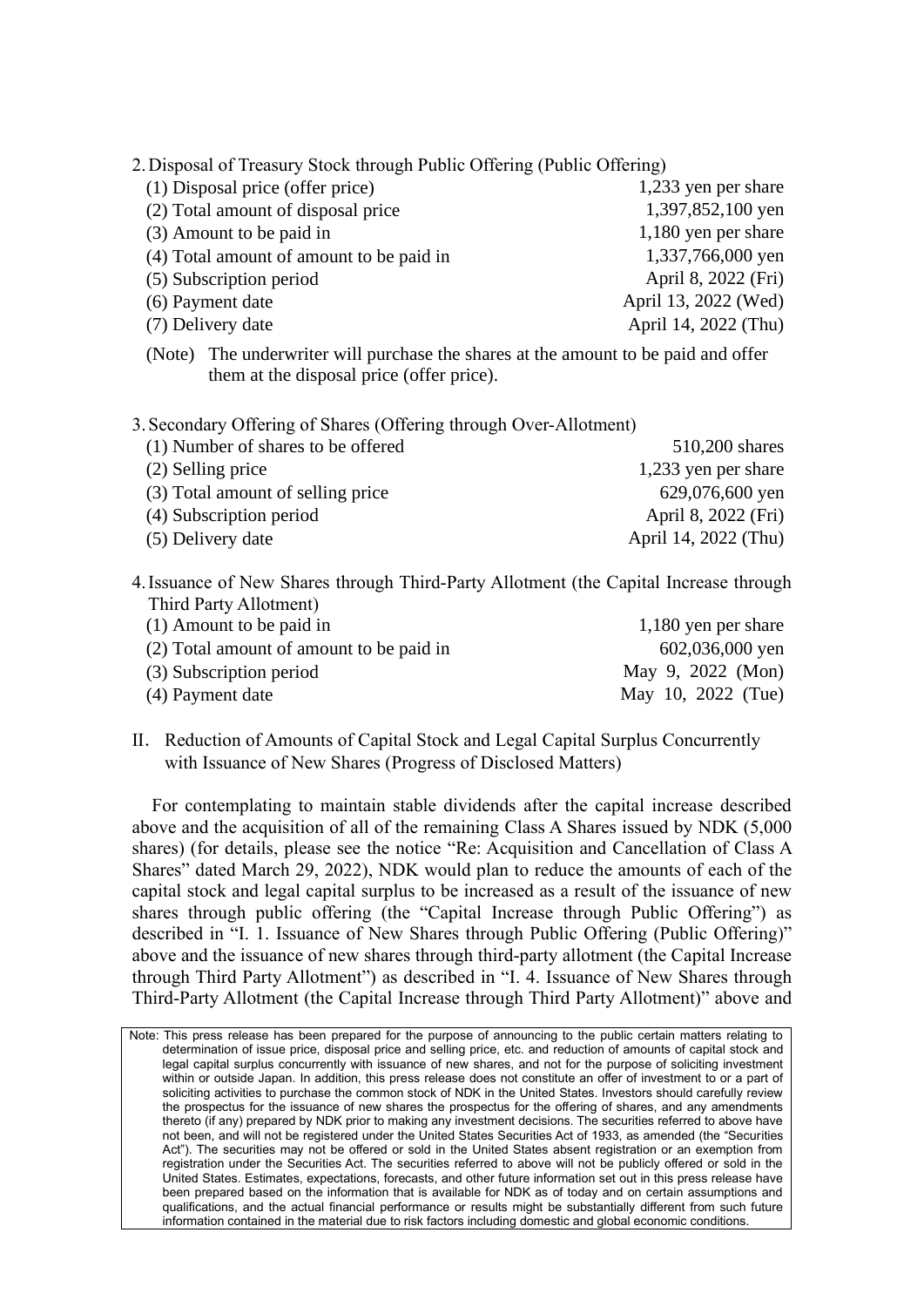transfer such amount to other capital surplus (the reduction of the amounts of capital stock and legal capital surplus is hereinafter referred to as the "Reduction of Amount of Capital Stock, etc."). NDK passed a resolution regarding the Reduction in Amount of Capital, etc. at a meeting of the Board of Directors of NDK held on March 10, 2022 (for details, please see the notice "Re: Shelf Registration Statement regarding Issuance of New Shares and Disposal of Treasury Stock and Reduction of Amounts of Capital Stock and Legal Capital Surplus Concurrently with Issuance of New Shares" dated March 10, 2022 and the notice "Re: Issuance of New Shares, Disposal of Treasury Stock and Secondary Offering of Shares and Reduction of Amounts of Capital Stock and Legal Capital Surplus Concurrently with Issuance of New Shares" dated March 29, 2022). At this time, NDK hereby announces that, pursuant to the determination of the issue price, etc. pertaining to the issuance of new shares, the schedule of the Reduction of Amount of Capital Stock, etc. was determined. There is no change in any other matters regarding the Reduction of Amount of Capital Stock, etc. described in the press release mentioned above.

| Resolution of the Board of Directors on  |                      |  |
|------------------------------------------|----------------------|--|
| the Reduction of Amount of Capital       | March 10, 2022 (Thu) |  |
| Stock, etc.                              |                      |  |
| Public notice with respect to statements | March 11, 2022 (Fri) |  |
| of objection by creditors                |                      |  |
| Final deadline for statements of         |                      |  |
| objection by creditors (scheduled)       | April 11, 2022 (Mon) |  |
| Effective date of the Reduction of       |                      |  |
| Amount of Capital Stock, etc.            |                      |  |
| corresponding to Capital Increase        | April 13, 2022 (Wed) |  |
| through Public Offering (scheduled)      |                      |  |
| Effective date of the Reduction of       |                      |  |
| Amount of Capital Stock, etc.            |                      |  |
| corresponding to Capital Increase        | May 10, 2022 (Tue)   |  |
| through Third Party Allotment            |                      |  |
| (scheduled)                              |                      |  |
| (Reference)                              |                      |  |
| Acquisition date of 5,000 shares of the  | May 26, 2022 (Thu)   |  |
| Class A Shares (scheduled)               |                      |  |

Schedule of the Reduction of Amount of Capital Stock, etc. (Scheduled)

Note: This press release has been prepared for the purpose of announcing to the public certain matters relating to determination of issue price, disposal price and selling price, etc. and reduction of amounts of capital stock and legal capital surplus concurrently with issuance of new shares, and not for the purpose of soliciting investment within or outside Japan. In addition, this press release does not constitute an offer of investment to or a part of soliciting activities to purchase the common stock of NDK in the United States. Investors should carefully review the prospectus for the issuance of new shares the prospectus for the offering of shares, and any amendments thereto (if any) prepared by NDK prior to making any investment decisions. The securities referred to above have not been, and will not be registered under the United States Securities Act of 1933, as amended (the "Securities Act"). The securities may not be offered or sold in the United States absent registration or an exemption from registration under the Securities Act. The securities referred to above will not be publicly offered or sold in the United States. Estimates, expectations, forecasts, and other future information set out in this press release have been prepared based on the information that is available for NDK as of today and on certain assumptions and qualifications, and the actual financial performance or results might be substantially different from such future information contained in the material due to risk factors including domestic and global economic conditions.